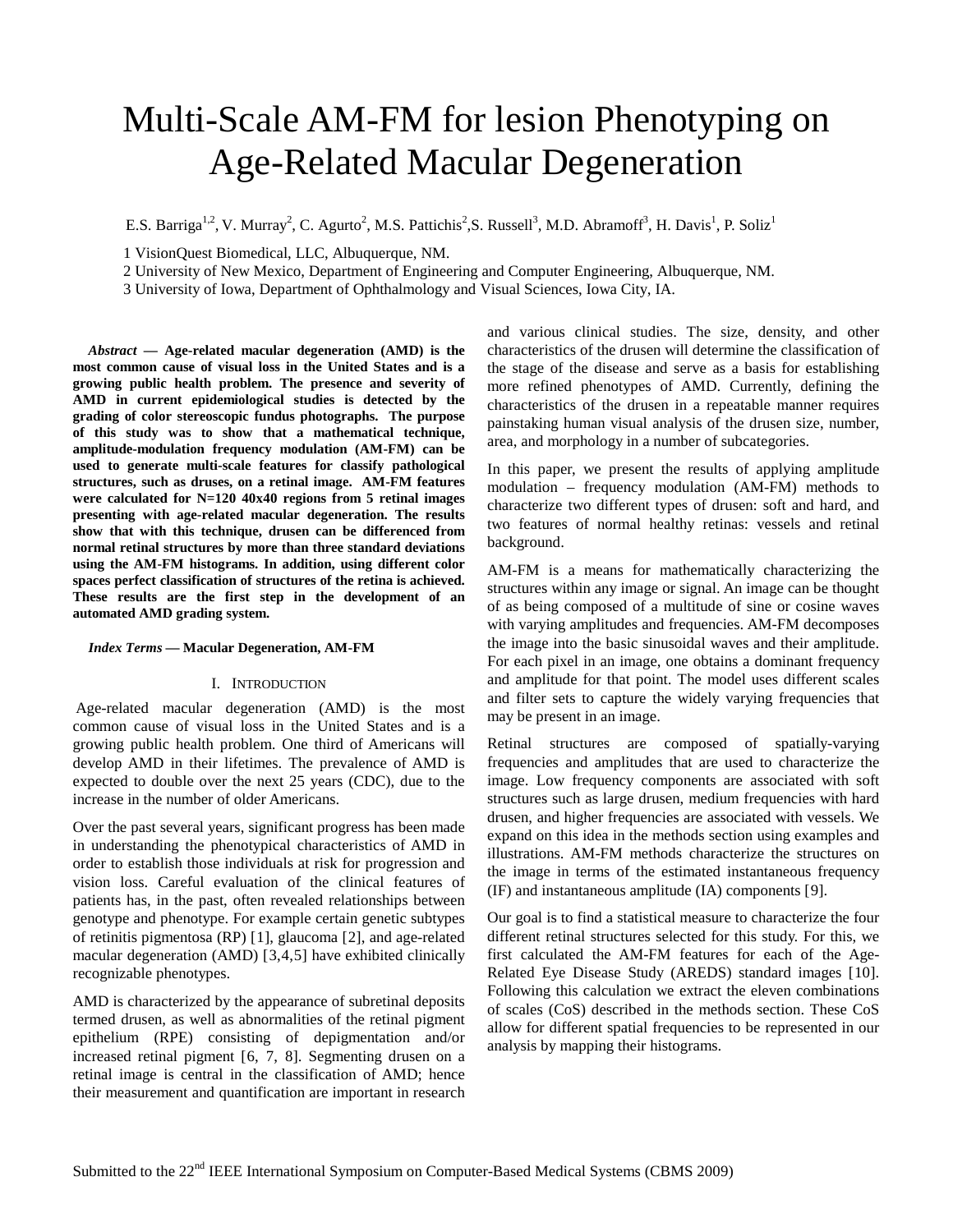### II. METHODS

# *The Data*

The standard high-resolution AREDS images were downloaded from the Wisconsin Fundus Photo Reading Center's website [[11](#page-4-10) ]. Image size is 1200x1000 pixels in TIF format. A certified ophthalmic technician (reader) selected the retinal features. For these studies, we used only areas that contain retinal background, vessels, soft drusen, and hard drusen. After the reader selected the features, regions of interest (ROI) of 40x40 pixels were extracted from the image.

Figure 1 shows the examples used for the training and testing of the AM-FM feature-based classification. Although, these were selected by a trained grader, it is clear that the two drusen classes have members which visually have characteristics that are similar.



#### *Multi-Scale AM-FM*

We use (AM-FM) methods for mathematically characterizing the structures in digital images. We apply the AM-FM methods over different scales for representing an input digital image  $I(k_1, k_2)$  as a sum of AM-FM components:

$$
I(k_1, k_2) = \sum_{n} \hat{I}_{AM,n}(k_1, k_2) \hat{I}_{FM,n}(k_1, k_2)
$$
 (1)

The AM functions characterize slowly-varying image intensity variations. For a single component, the AM function is given by the instantaneous amplitude (IA):  $\hat{I}_{AM}(k_1, k_2) = a(k_1, k_2)$ whereas the FM function captures fast-changing spatial variability in the image intensity and is given by the cosine of

*Table 1. Bandpass filters corresponding to different scales (dyadic decomposition over two quadrants).*

|     | <b>Scales</b>           | <b>Range in</b><br>pixels | Range in<br><b>lowest</b><br>frequency<br>content |
|-----|-------------------------|---------------------------|---------------------------------------------------|
| LPF | Lowpass Filter          | Up to $45 -$<br>25        | $ 0, \pi/16 $                                     |
| VL  | Very Low<br>Frequencies | $22.6 - 32$               | $\left \pi/16,\pi/8\right $                       |
| L   | Low Frequencies         | $11.3 - 16$               | $\left \pi/8,\pi/4\right $                        |
| M   | Medium Frequencies      | $5.7 - 8$                 | $ \pi/4,\pi/2 $                                   |
| H   | <b>High Frequencies</b> | $2.8 - 4$                 | $ \pi/2,\pi $                                     |

its instantaneous phase function (IP),  $\hat{I}(k_1, k_2) = \cos \varphi(k_1, k_2)$ . Thus, we can approximately represent the input digital image as:

$$
I(k_1, k_2) = a(k_1, k_2) \cos \varphi(k_1, k_2)
$$
 (2)

The instantaneous frequency (IF) is defined as the vector as the gradient of the IP,  $\nabla \varphi(k_1, k_2)$ .

We use the IF to differentiate structures based on the gradient of the pixel-based frequency. Also, the IF models orientation variations or structures in an image region in terms of the direction of the IF vectors because of the no dependency on local image contrast or average brightness level.

<span id="page-1-0"></span>We use the methods developed by Murray and Pattichis [[12](#page-4-11),[13](#page-4-12)] to use AM-FM components extracted from different scales. We describe the correspondence between the scales and frequency ranges in Table 1. Scales and filterbanks are important and necessary because they take into account the size variability of structures. Thus, we can relate the lengths with the corresponding frequencies. Table 1 shows the relationships between the scales and the ranges in number of pixels and frequencies, respectively.

We consider eleven different combinations of scales (CoS) for extracting the dominant AM-FM estimates from different frequencies ranges (see Table 2). From each CoS, we use the histograms of the IA, the |IF|, and the IF angle. We use those histograms to create a feature vector for encoding the characteristics related with the structure presented in the ROI image analyzed. Using histograms at different CoS (see Table 2), the information extracted with AM-FM can be analyzed to find differences among characteristics in the ROI. Using these histograms, we can discover whether certain frequencies components that encode a feature are presented at the image.

| Table 2. Scale combinations used for computing the dominant<br>AM-FM feature parameters. |                  |            |               |  |
|------------------------------------------------------------------------------------------|------------------|------------|---------------|--|
| $Comb. \#$                                                                               | <b>Scales</b>    | $Comb. \#$ | <b>Scales</b> |  |
|                                                                                          | VL, L, M, H      |            | LPF, VL       |  |
|                                                                                          | LPF              |            | VL. L         |  |
|                                                                                          | VL.              |            | L, M          |  |
|                                                                                          |                  | 10         | M, H          |  |
|                                                                                          | м                |            |               |  |
|                                                                                          | LPF, VL, L, M, H |            |               |  |

Submitted to the 22<sup>nd</sup> IEEE International Symposium on Computer-Based Medical Systems (CBMS 2009)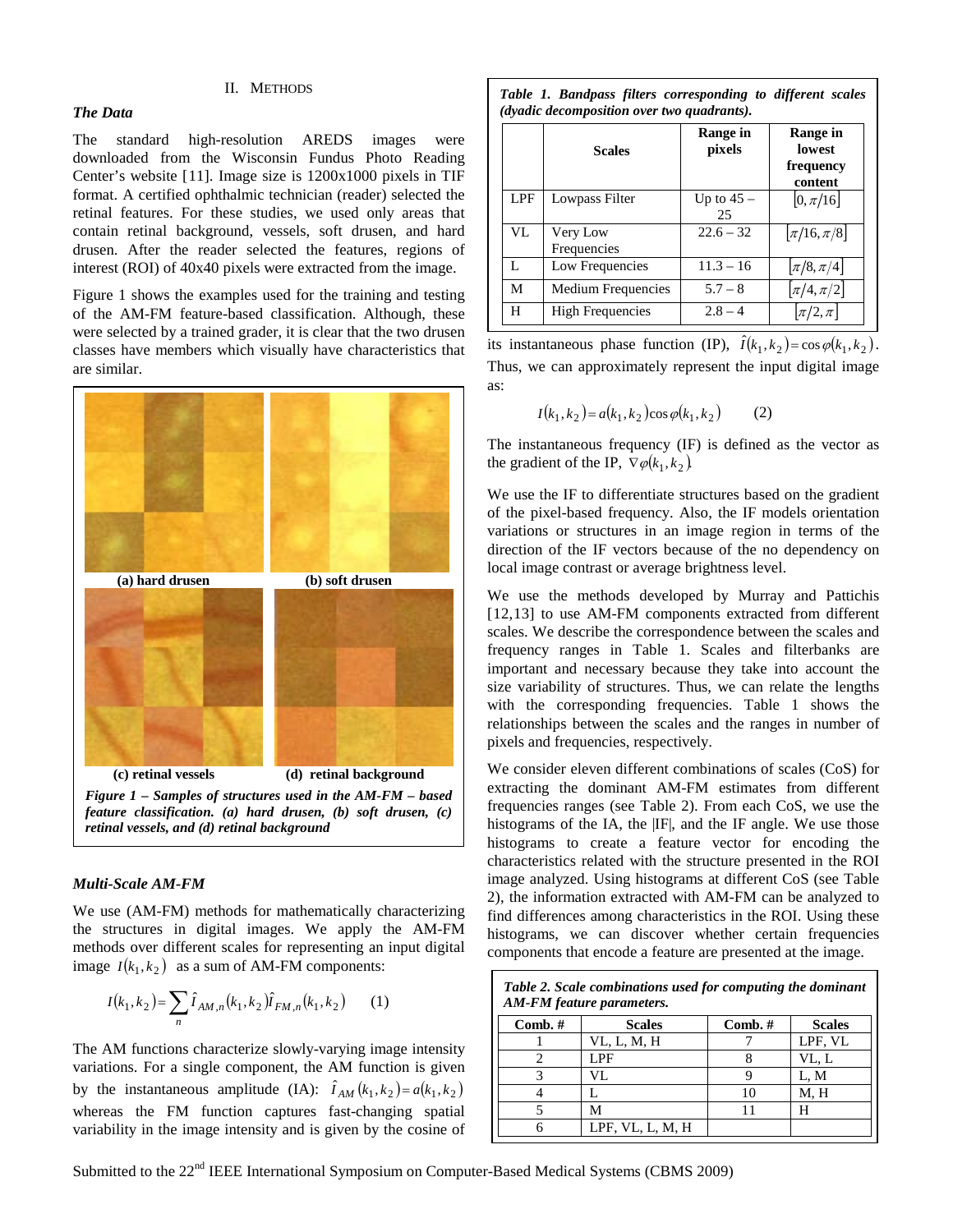## III. RESULTS

After calculating the AM-FM histograms, we applied principal components analysis to the matrix containing histograms of the 120 ROIs (30 for each retinal structure) for three different AM-FM features: IA, |IF|, and IF Angle. PCA transforms a

*Table 3. Mahalanobis distance between retinal features: Retinal Background (RB), Hard Drusen (DRH), Soft Drusen (DRS), and Vessels.*

MAX MAHALANOBIS DISTANCES

|            | <b>RB</b> | <b>DRH</b> | <b>DRS</b> | Vessels |
|------------|-----------|------------|------------|---------|
| RB         |           | 3.37       | 5.56       | 5.34    |
| <b>DRH</b> |           |            | 2.82       | 4.42    |
| <b>DRS</b> |           |            |            | 4.5C    |
| Vessels    |           |            |            |         |

number of possibly correlated variables into a smaller number of uncorrelated variables called principal components. The first principal component accounts for as much of the variability in the data as possible, and each succeeding component accounts for as much of the remaining variability as possible. For our experiments, we kept the principal components that accounted for 95% of the variability of the data. Finally, the Mahalanobis distances between the different retinal structures based on PCA decomposition are calculated. These distances are shown in Table 3.

The numbers in Table 3 represent the standard deviations separating the histograms of the retinal structures. The entries under DRH (hard drusen) and DRS (soft drusen) show that they are significantly differentiated from other structures in the retina. A distance of 3 standard deviations represents a classification accuracy of >90%. The most interesting entry is the Mahalanobis distance between the two drusen types (2.8 standard deviations). Though still considered a high classification rate (85%), this demonstrates the challenge not only to the algorithm, but for the grader in unequivocally assigning drusen to one class or another. Figure 2 shows the examples used for the training and testing of the AM-FM feature-based classification. Although, these were selected by a trained grader, it is clear that the two drusen classes have members which visually have characteristics that are similar.

Figure 3 shows the plots of the cumulative density functions (cdf) for different retinal structures and combinations of scales in Table 2. By definition, the cdfs completely describe the probability function of a random variable, in this case the variable being the AM-FM features. Figure 1(a) shows that instantaneous frequency clearly differentiates the soft and hard drusen. The differences in their cdf are a result of the brighter cores of the soft drusen as compared to the hard drusen. (b) shows the cdf for AM-FM features that characterize the difference between hard drusen vessels. As one can see from the figures, the instantaneous amplitude is the AM-FM feature that best soft from hard drusen, while the instantaneous frequency magnitude best separates hard drusen and vessels. Similarly, (c) and (d) show that IA separates soft drusen from



**Figure 3. Cumulative Density Functions (cdfs) for drusen vs. other retinal structures. Instantaneous Amplitude (IA) cdfs clearly differenciate between hard and soft drusen (a) and between retinal background and drusen on (c). The instantaneous frequency magnitude (IF) is the feature that best differentiates drusen from retinal vessels on (b) and (d).** 

retinal background and the IF produces best results for separation between soft drusen and vessels.

One can hypothesize that since in the retinal background there is low pixel-to-pixel contrast variation, its IA has low values. Conversely, retinal structures that present with larger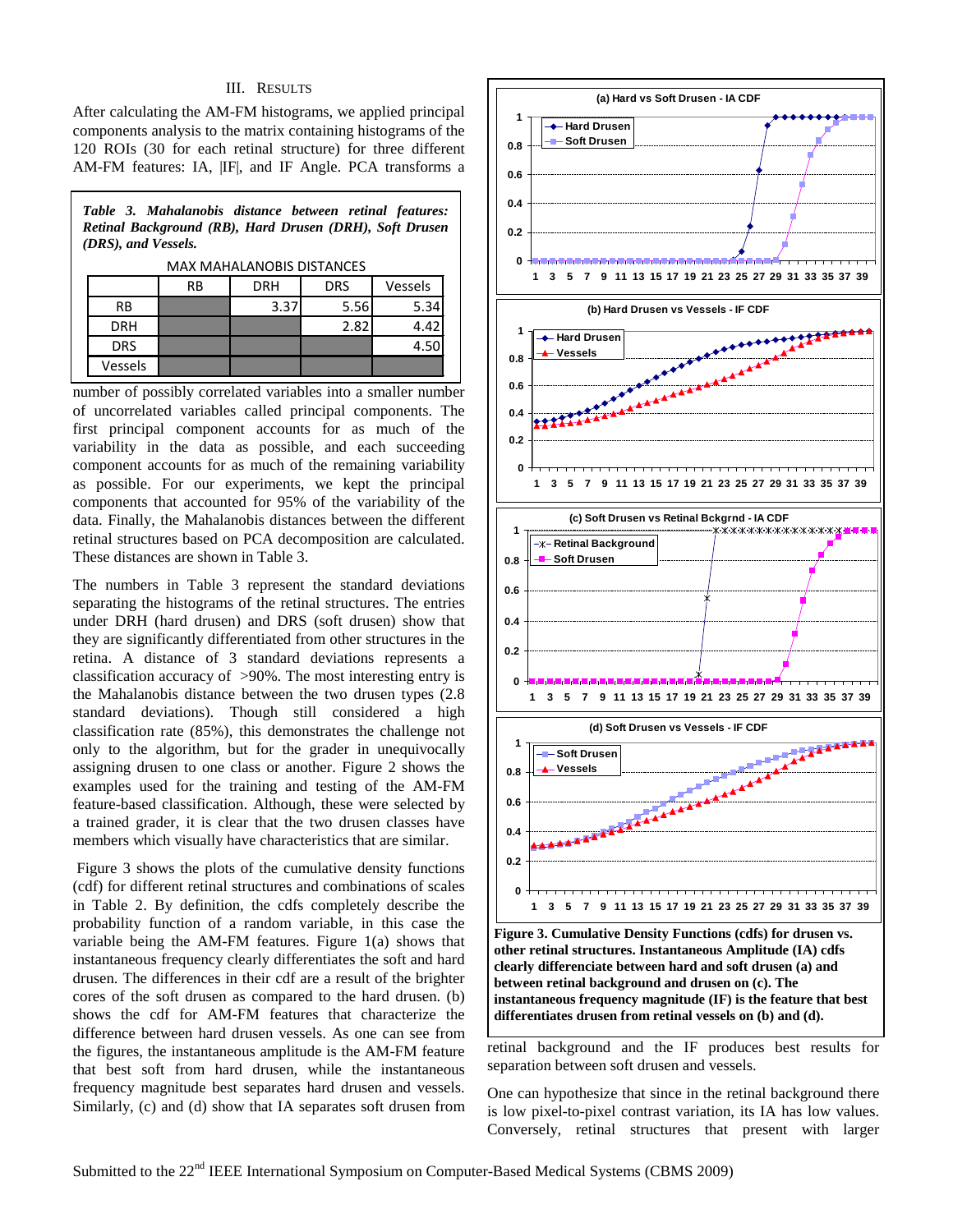variations in contrast, such as drusen-background, will have higher values of IA. On the other hand, IA is not as effective at separating other structures with contrast changes such as retinal vessels. In this case, it is the instantaneous frequency magnitude that produces the largest difference in histograms because of the variations in frequencies between the structures.

# *Retinal Features Classification Using AM-FM and Partial Least Squares (PLS)*

The original images from the database are in RGB format (Red-Green-Blue). Most of the standard image processing methods for retinal images use the Green layer only as input for the algorithms. For this study we use three different color spaces: RGB, HSV, and the Ohta [[14\]](#page-4-13) color space. The advantage of mapping the RGB images to different spaces is that both HSV and Ohta spaces have the property of invariance in shadows, shading, highlights, and illumination intensity [[15](#page-4-14) ].

We present the classification of the structures in the selected ROI images. We use the dataset described in the previous section that contains a total of 120 40x40 pixels ROI images (30 for each structure).

First, we compute the AM-FM estimates of each image using the 11 different CoS, as described in Table 2. For each ROI image (120 images total) and for each of the 11 CoS, we create a 96-bin feature vector per layer that contains the AM-FM histograms, i.e., instantaneous frequency and instantaneous amplitude at each pixel. Next, for each CoS, we apply a linear regression using PLS [ [16,](#page-4-15) [17](#page-4-16) ] to classify the images based on the AM-FM feature vectors[[13](#page-1-0)]. PLS will use the output features from the AM-FM algorithms to classify the ROIs containing different structures. This linear regression method is based on linear transition from a large number of original descriptors to a new variable space based on a *small number of orthogonal factors (latent variables)*. In other words, factors are mutually uncorrelated (orthogonal) linear combinations of

*Table 4. Results of the classification for comparing the four types of structures. We present the results in terms of: (i) area under the receiver ROC curve (AUC), (ii) specificity (Spe), and (iii) sensitivity (Sen).*

| Color      | Hard drusen vs. Soft drusen<br>Hard drusen vs. Retinal Background |              |                                |              |      |              |
|------------|-------------------------------------------------------------------|--------------|--------------------------------|--------------|------|--------------|
| space      |                                                                   |              |                                |              |      |              |
|            | <b>AUC</b>                                                        | Spe.         | Sen.                           | <b>AUC</b>   | Spe. | Sen.         |
| Green      | 0.99                                                              | 0.93         | 1                              | 0.97         | 0.97 | 1            |
| <b>RGB</b> | 0.99                                                              | 0.97         | $\mathbf{1}$                   | 1            | 1    | 1            |
| <b>HSV</b> | 1                                                                 | 0.97         | 1                              | 0.97         | 0.97 | 1            |
| Ohta       | 0.96                                                              | 0.97         | 0.97                           | 1            |      | $\mathbf{1}$ |
|            | Hard drusen vs. Vessels                                           |              | Retinal background vs. Vessels |              |      |              |
|            | <b>AUC</b>                                                        | Spe.         | Sen.                           | <b>AUC</b>   | Spe. | Sen.         |
| Green      | 0.99                                                              | 1            | 1                              | 1            |      | 1            |
| <b>RGB</b> | 0.99                                                              | 1            | 0.97                           | 1            |      | 1            |
| <b>HSV</b> | 0.95                                                              | 0.97         | 0.97                           | 0.99         | 1    | $\mathbf{1}$ |
| Ohta       | 1                                                                 | 1            | 1                              | 1            | 1    | $\mathbf{1}$ |
|            | Soft drusen vs. Retinal Background                                |              | Soft drusen vs. Vessels        |              |      |              |
|            | <b>AUC</b>                                                        | Spe.         | Sen.                           | <b>AUC</b>   | Spe. | Sen.         |
| Green      | 1                                                                 | 1            | $\mathbf{1}$                   | 1            | 1    | $\mathbf{1}$ |
| <b>RGB</b> | $\mathbf{1}$                                                      |              |                                | 0.98         |      | 0.97         |
| <b>HSV</b> | $\mathbf{1}$                                                      | 1            | 1                              | 1            |      | 1            |
| Ohta       | $\mathbf{1}$                                                      | $\mathbf{1}$ | 1                              | $\mathbf{1}$ | 1    | $\mathbf{1}$ |

original descriptors.

In Table 4, we present the results of the classification performed in pairs. Thus, we compare: (i) hard drusen vs. soft drusen, (ii) hard drusen vs. retinal background, (iii) hard drusen vs. vessels, (iv) soft drusen vs. retinal background, (v) soft drusen vs. vessels and (vi) retinal background vs. vessels. We present the results in terms of: (i) area under the receiver operator characteristics curve (AUC), (ii) specificity, and (iii) sensitivity. Results show high values for sensitivity and specificity, meaning that our methodology has been successful in differentiating between drusen and both vessels and retinal background.

Using a dataset of 120 ROI images, the four structures in pairs (hard drusen, soft drusen, retinal background, and vessels) were compared. For each comparison (see Table 4), there is at least one color space that produced a perfect classification  $(AUC = 1)$ . In the case of comparing soft drusen vs. retinal background, all the color spaces produced perfect classification.

# IV. CONCLUSIONS

In this paper, we have shown two ways of characterizing phenotypes for AMD lesions. First, using multi-scale AM-FM we determined statistical distances between four different retinal structures, two normal (vessels, background) and two abnormal (hard and soft drusen). Results show separation of at least two standard deviations between the density functions that characterize these structures.

Second, using color image processing and PLS we developed a classification system to categorize the structures, obtaining 100% sensitivity and specificity. We have used 3 different color spaces. In the future we need to determine an optimum color space that has invariance under most conditions (such as illumination or over exposure) and with normalized values. This will allow us to use images from taken by different sources and using different cameras. We expect from these classifications that when we will apply the same methodology to a larger and new database, the combination of the same independent cases CoS will produce high sensitivity/specificity on the classification.

These preliminary studies demonstrate a basic element for developing an automated AMD grading system. We have shown that our approach can detect and differentiate various retinal structures and more importantly classify visually characterized structures such as hard versus soft drusen. Segmentation is a logical continuation step.

## ACKNOWLEDGMENT

We would like to thank the Wisconsin Fundus Photo Reading Center for the use of the AREDS data posted on the web.